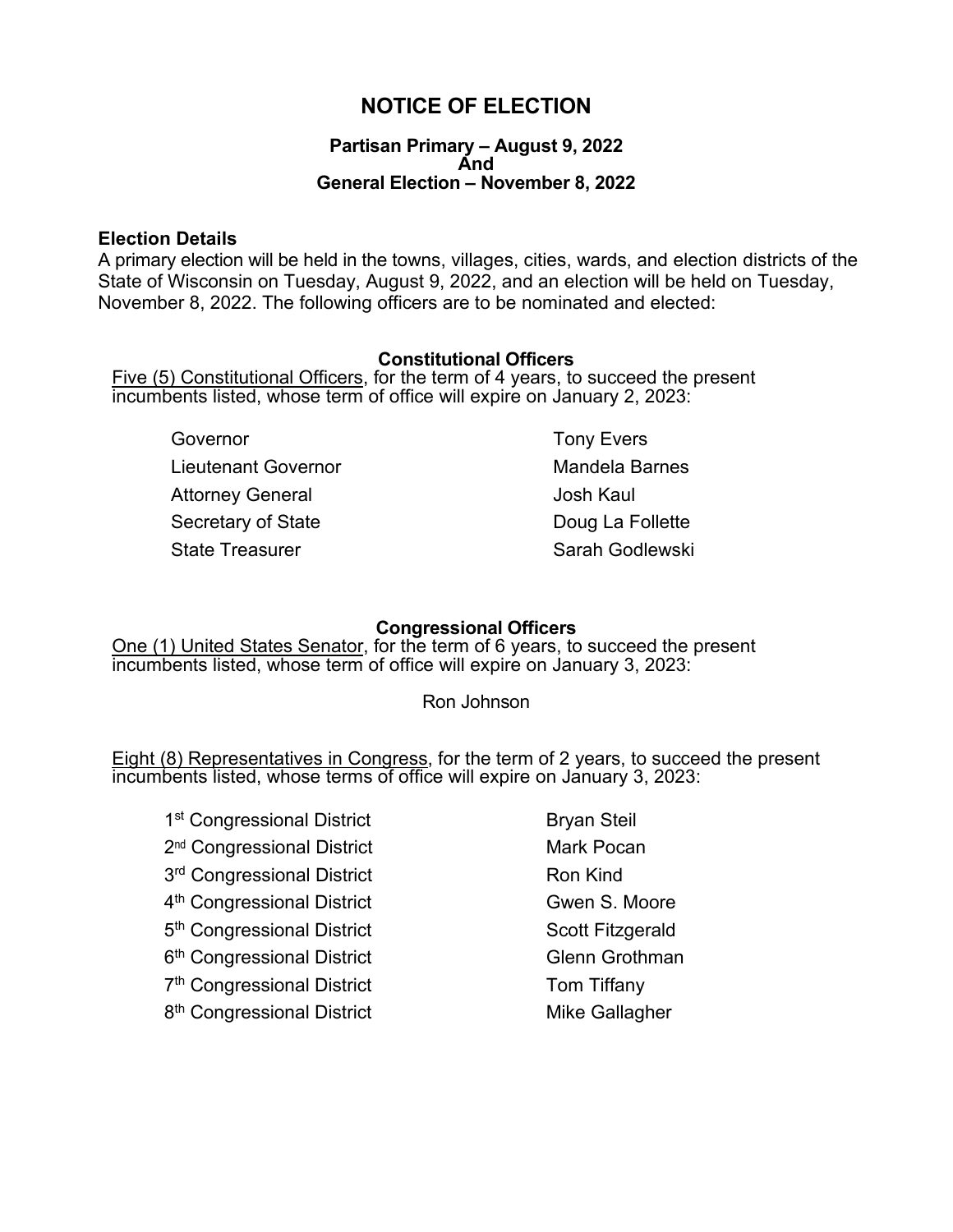## **Legislative Officers**

Seventeen (17) State Senators, for a term of 4 years, to succeed the present incumbent listed, whose term will expire on January 2, 2023:

| District 1  | André Jacque         |
|-------------|----------------------|
| District 3  | <b>Tim Carpenter</b> |
| District 5  | Dale Kooyenga        |
| District 7  | <b>Chris Larson</b>  |
| District 9  | Devin LeMahieu       |
| District 11 | Stephen L. Nass      |
| District 13 | John Jagler          |
| District 15 | Janis A. Ringhand    |
| District 17 | Howard L. Marklein   |
| District 19 | Roger Roth           |
| District 21 | Van H. Wanggaard     |
| District 23 | Kathy Bernier        |
| District 25 | <b>Janet Bewley</b>  |
| District 27 | Jon B. Erpenbach     |
| District 29 | Jerry Petrowski      |
| District 31 | <b>Jeff Smith</b>    |
| District 33 | Chris Kapenga        |

Ninety-nine (99) Representatives to the Assembly, for a term of 2 years, to succeed the present incumbent listed, whose term will expire on January 2, 2023:

| District 1  | <b>Joel Kitchens</b> |
|-------------|----------------------|
| District 2  | <b>Shae Sortwell</b> |
| District 3  | <b>Ron Tusler</b>    |
| District 4  | David Steffen        |
| District 5  | <b>Jim Steineke</b>  |
| District 6  | Gary Tauchen         |
| District 7  | Daniel G. Riemer     |
| District 8  | Sylvia Ortiz-Velez   |
| District 9  | Marisabel Cabrera    |
| District 10 | David Bowen          |
| District 11 | Dora Drake           |
| District 12 | LaKeshia N. Myers    |
| District 13 | Sara Rodriguez       |
| District 14 | Robyn Vining         |
| District 15 | Joe Sanfelippo       |
| District 16 | Kalan Haywood        |
|             |                      |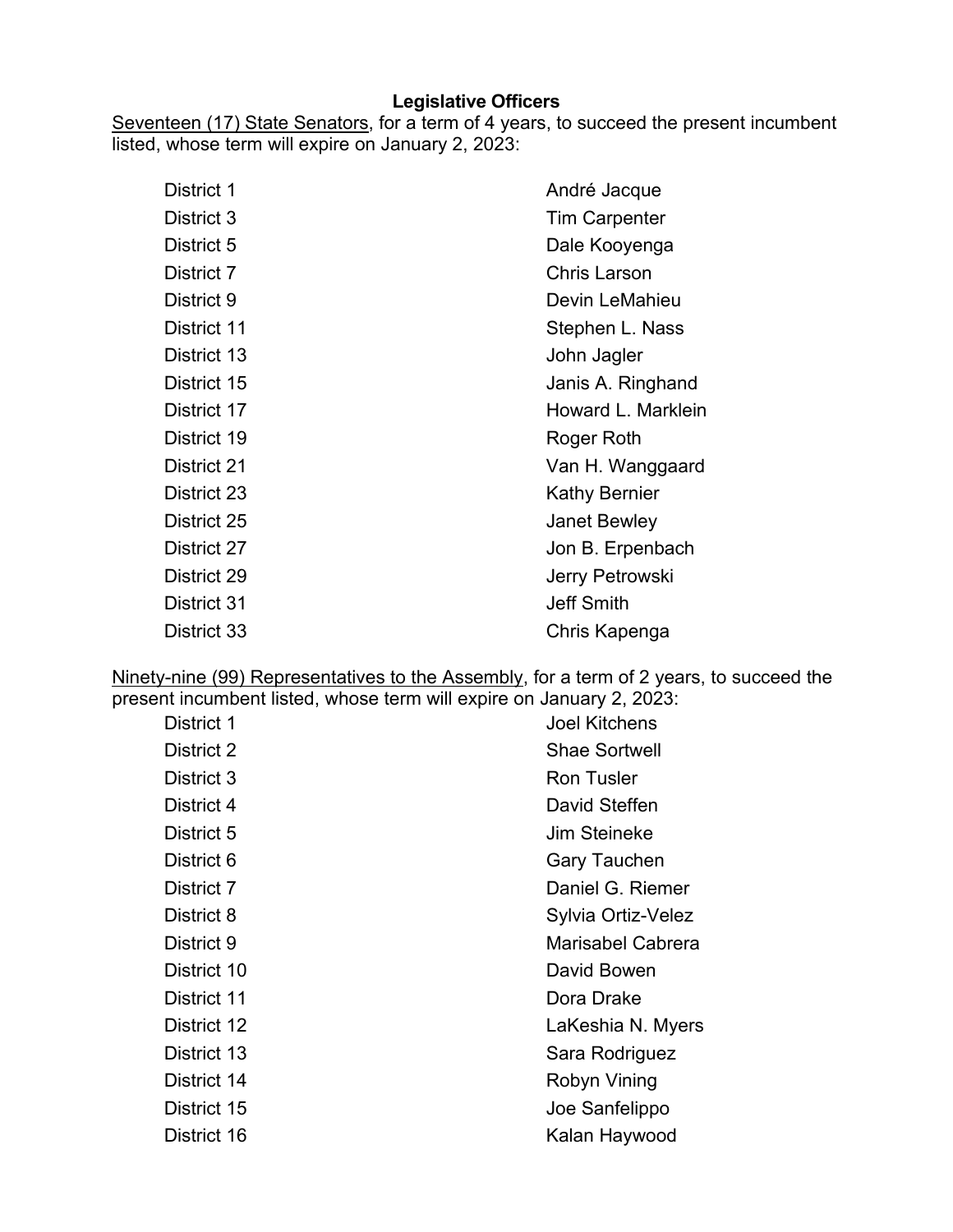District 24 Dan Knodl District 25 Paul Tittl District 30 District 42 Jon Plumer District 50 Tony Kurtz

District 17 Supreme Moore Omokunde District 18 **Evan Goyke** District 19 Jonathan Brostoff District 20 Christine M. Sinicki District 21 **District 21** Jessie Rodriguez District 22 Janel Brandtjen District 23 Deb Andraca District 26 Terry Katsma District 27 Tyler Vorpagel District 28 Gae Magnafici District 29 Clint Moses Shannon Zimmerman District 31 **Amy Loudenbeck** District 32 Tyler August District 33 Cody Horlacher District 34 Rob Swearingen District 35 Calvin Callahan District 36 **Jeffrey L. Mursau** District 37 William Penterman District 38 Barbara Dittrich District 39 Mark L. Born District 40 Kevin Petersen District 41 **Alex A. Dallman** District 43 Don Vruwink District 44 Sue Conley District 45 Mark Spreitzer District 46 Gary Alan Hebl District 47 Jimmy Anderson District 48 Samba Baldeh District 49 Travis Tranel District 51 Todd Novak District 52 Jeremy Thiesfeldt District 53 Michael Schraa District 54 Gordon Hintz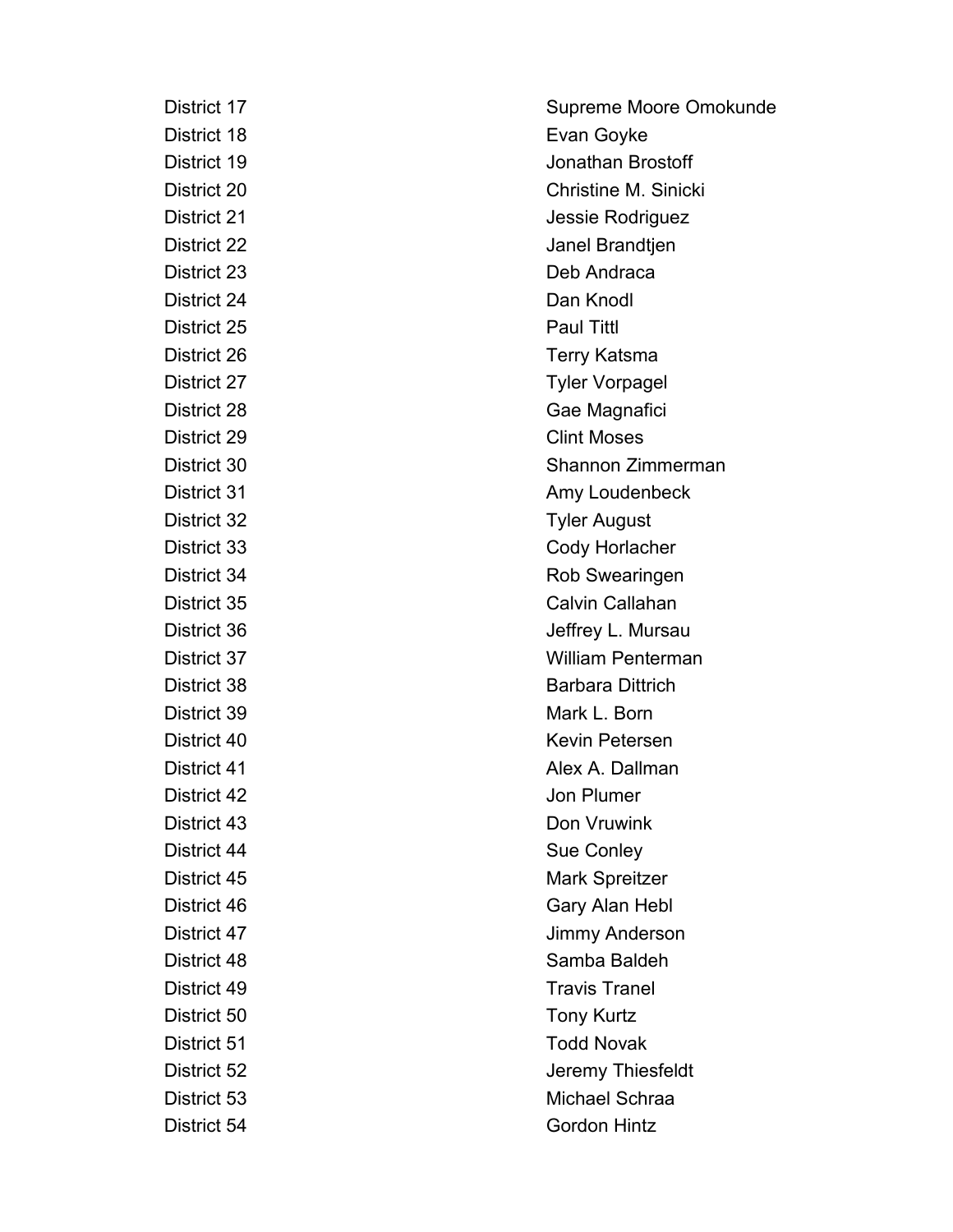District 73 Nick Milroy

District 55 **Rachael Cabral-Guevara** District 56 Dave Murphy District 57 Lee Snodgrass District 58 **Rick Gundrum** District 59 Timothy Ramthun District 60 Robert Brooks District 61 Samantha Kerkman District 62 **Robert Wittke** District 63 Robin J. Vos District 64 Tip McGuire District 65 Tod Ohnstad District 66 Greta Neubauer District 67 **Rob** Summerfield District 68 Jesse James District 69 Donna M. Rozar District 70 Nancy Lynn VanderMeer District 71 Katrina Shankland District 72 Scott S. Krug District 74 Beth Meyers District 75 David Armstrong District 76 Francesca Hong District 77 Shelia Stubbs District 78 Lisa B. Subeck District 79 Dianne H. Hesselbein District 80 Sondy Pope District 81 Dave Considine District 82 Ken Skowronski District 83 Chuck Wichgers District 84 Mike Kuglitsch District 85 **Patrick Snyder** Patrick Snyder District 86 John Spiros District 87 James W. Edming District 88 **District 88** John Macco District 89 Elijah Behnke District 90 Kristina Shelton District 91 **Jodi** Emerson District 92 Treig E. Pronschinske